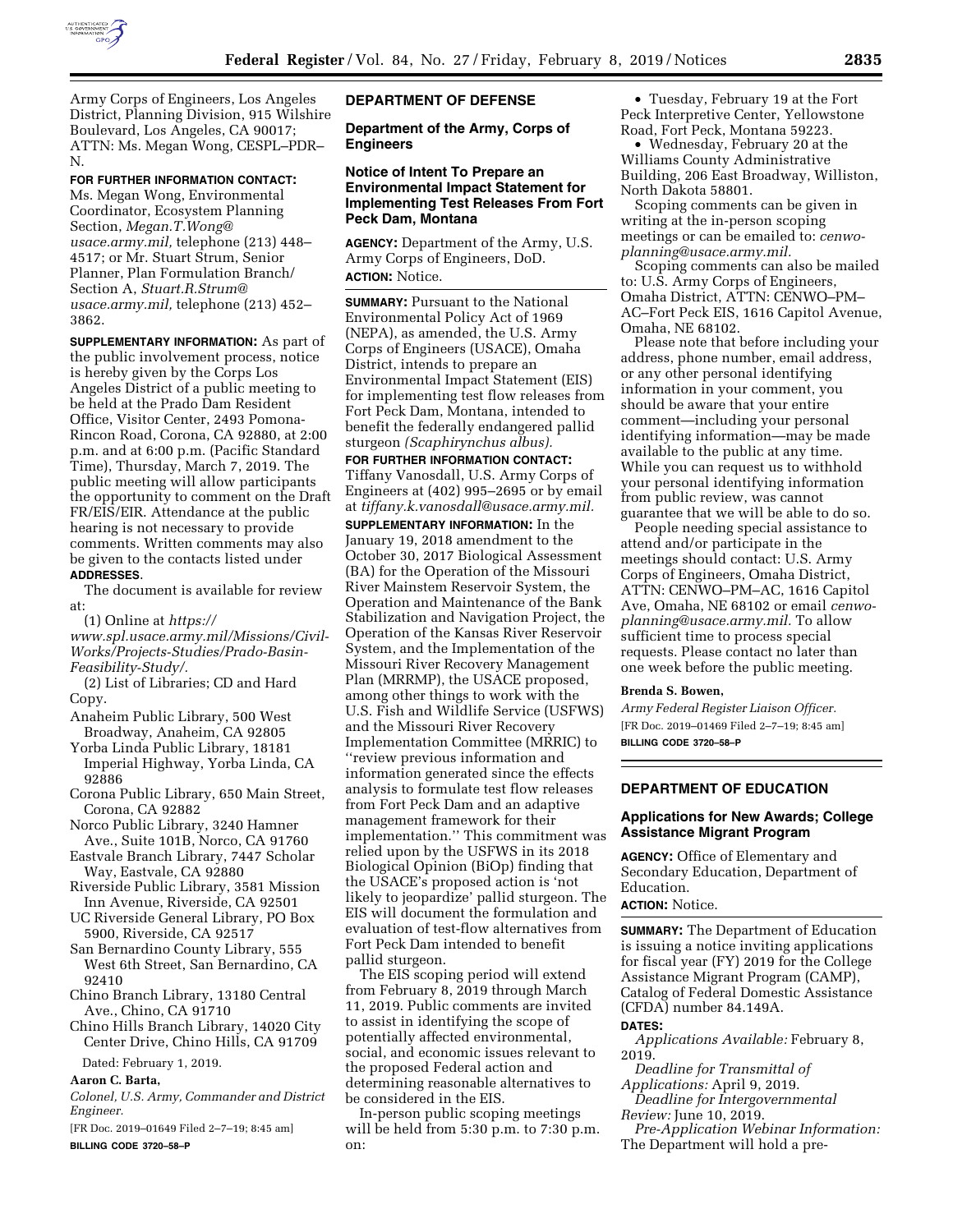application workshop via webinar for prospective applicants on February 20, 2019, 1:30 p.m. Eastern Time.

**ADDRESSES:** For the addresses for obtaining and submitting an application, please refer to our Common Instructions for Applicants to Department of Education Discretionary Grant Programs, published in the **Federal Register** on February 12, 2018 (83 FR 6003) and available at *[www.govinfo.gov/content/pkg/FR-2018-](http://www.govinfo.gov/content/pkg/FR-2018-02-12/pdf/2018-02558.pdf) [02-12/pdf/2018-02558.pdf.](http://www.govinfo.gov/content/pkg/FR-2018-02-12/pdf/2018-02558.pdf)* 

# **FOR FURTHER INFORMATION CONTACT:**  Carla Kirksey, U.S. Department of Education, 400 Maryland Avenue SW, Room 3E337, Washington, DC 20202. Telephone: (202) 260–2114. Email:

*[carla.kirksey@ed.gov.](mailto:carla.kirksey@ed.gov)*  If you use a telecommunications device for the deaf (TDD) or a text telephone (TTY), call the Federal Relay Service (FRS), toll free, at 1–800–877– 8339.

## **SUPPLEMENTARY INFORMATION:**

# **Full Text of Announcement**

# **I. Funding Opportunity Description**

*Purpose of Program:* CAMP is designed to assist eligible persons who are enrolled or are admitted for enrollment on a full-time basis at an institution of higher education (IHE) complete their first academic year.

*Priorities:* This competition includes two competitive preference priorities. Competitive Preference Priority 1 is from the Secretary's Final Supplemental Priorities and Definitions for Discretionary Grant Programs (Supplemental Priorities) published in the **Federal Register** on March 2, 2018 (83 FR 9096). In accordance with 34 CFR 75.105(b)(2)(iv), Competitive Preference Priority 2 is from section 418A of the Higher Education Act of 1965, as amended (HEA) (20 U.S.C. 1070d–2(e)).

*Competitive Preference Priorities:* For FY 2019 and any subsequent year in which we make awards from the list of unfunded applications from this competition, these priorities are competitive preference priorities. Under 34 CFR 75.105(c)(2)(i) we award an additional 3 points to an application that meets Competitive Preference Priority 1, and we award up to an additional 15 points to an application, depending on how well the application meets Competitive Preference Priority 2.

These priorities are:

*Competitive Preference Priority 1— Promoting Science, Technology, Engineering, or Math (STEM) Education, With a Particular Focus on Computer Science.* (0 or 3 points)

Projects designed to improve student achievement or other educational outcomes in one or more of the following areas: Science, technology, engineering, math, or computer science. These projects must address the following priority area: Creating or expanding partnerships between schools, local educational agencies, State educational agencies, businesses, not-for-profit organizations, or IHEs to give students access to internships, apprenticeships, or other work-based learning experiences in STEM fields, including computer science (as defined in the Supplemental Priorities).

*Competitive Preference Priority 2— Consideration of Prior Experience.* (0 to 15 points)

Projects that are expiring (current CAMP grantees in their fifth year) will be considered for additional points under Competitive Preference Priority 2. In accordance with section 418A(e) of the HEA, the Department will award up to 15 points for this priority. The Secretary will consider the applicant's prior experience in implementing its expiring CAMP project, based on performance report information to include, but not limited to, the percentage of CAMP participants completing the first academic year of their postsecondary program and the percentage of CAMP participants who, after completing the first academic year of college, continue their postsecondary education.

**Program Authority:** 20 U.S.C. 1070d–2.

*Applicable Regulations:* (a) The Education Department General Administrative Regulations in 34 CFR parts 75, 77, 79, 81, 82, 84, 86, 97, 98, and 99. (b) The Office of Management and Budget Guidelines to Agencies on Governmentwide Debarment and Suspension (Nonprocurement) in 2 CFR part 180, as adopted and amended as regulations of the Department in 2 CFR part 3485. (c) The Uniform Administrative Requirements, Cost Principles, and Audit Requirements for Federal Awards in 2 CFR part 200, as adopted and amended as regulations of the Department in 2 CFR part 3474. (d) The regulations for this program in 34 CFR part 206. (e) The definitions in the Elementary and Secondary Education Act of 1965, as amended (ESEA), of ''migratory agricultural worker'' (section 1309(2)), ''migratory child'' (section 1309(3)), and ''migratory fisher'' (section 1309(4)). (f) The National Farmworker Jobs Program (NFJP) definitions in 20 CFR 685.110 and eligibility regulations in 20 CFR 685.320. (g) The Supplemental Priorities.

**Note:** The regulations in 34 CFR part 86 apply to IHEs only.

**Note:** The ESEA definitions and NFJP definitions and eligibility regulations apply to individuals seeking to qualify for CAMP based on past participation in the Migrant Education Program or NFJP.

#### **II. Award Information**

*Type of Award:* Discretionary grants. *Estimated Available Funds:*  \$4,823,000.

Contingent upon the availability of funds and the quality of applications, we may make additional awards in subsequent years from the list of unfunded applications from this competition.

*Estimated Range of Awards:*  \$180,000–\$425,000.

*Estimated Average Size of Awards:*  \$402,000.

*Maximum Award:* We will not make an award exceeding \$425,000 for a single budget period of 12 months. Under 34 CFR 75.104(b) the Secretary may reject without consideration or evaluation any application that proposes a project funding level that exceeds the stated maximum award amount.

*Minimum Award:* The Department will not make an award for less than the amount of \$180,000 for a single budget period of 12 months. Under section 418A of the HEA, the Secretary is prohibited from making an award for less than the stated award amount. Therefore, we will reject any application that proposes a CAMP award that is less than the stated minimum award amount.

*Estimated Number of Awards:* 12.

**Note:** The Department is not bound by any estimates in this notice.

*Project Period:* Up to 60 months (five 12-month budget periods). Except under extraordinary circumstances, the Secretary shall award grants for a fiveyear period. Applicants under this competition are required to provide detailed budget information for each year of the proposed project and for the total grant, and we may reject any application that does not do so as reflected on the applicant's ED 524 form, Table A, submitted as a part of the application.

## **III. Eligibility Information**

1. *Eligible Applicants:* An IHE or a private nonprofit organization may apply for a grant to operate a CAMP project. If a private nonprofit organization other than an IHE applies for a CAMP grant, that agency must plan the project in cooperation with an IHE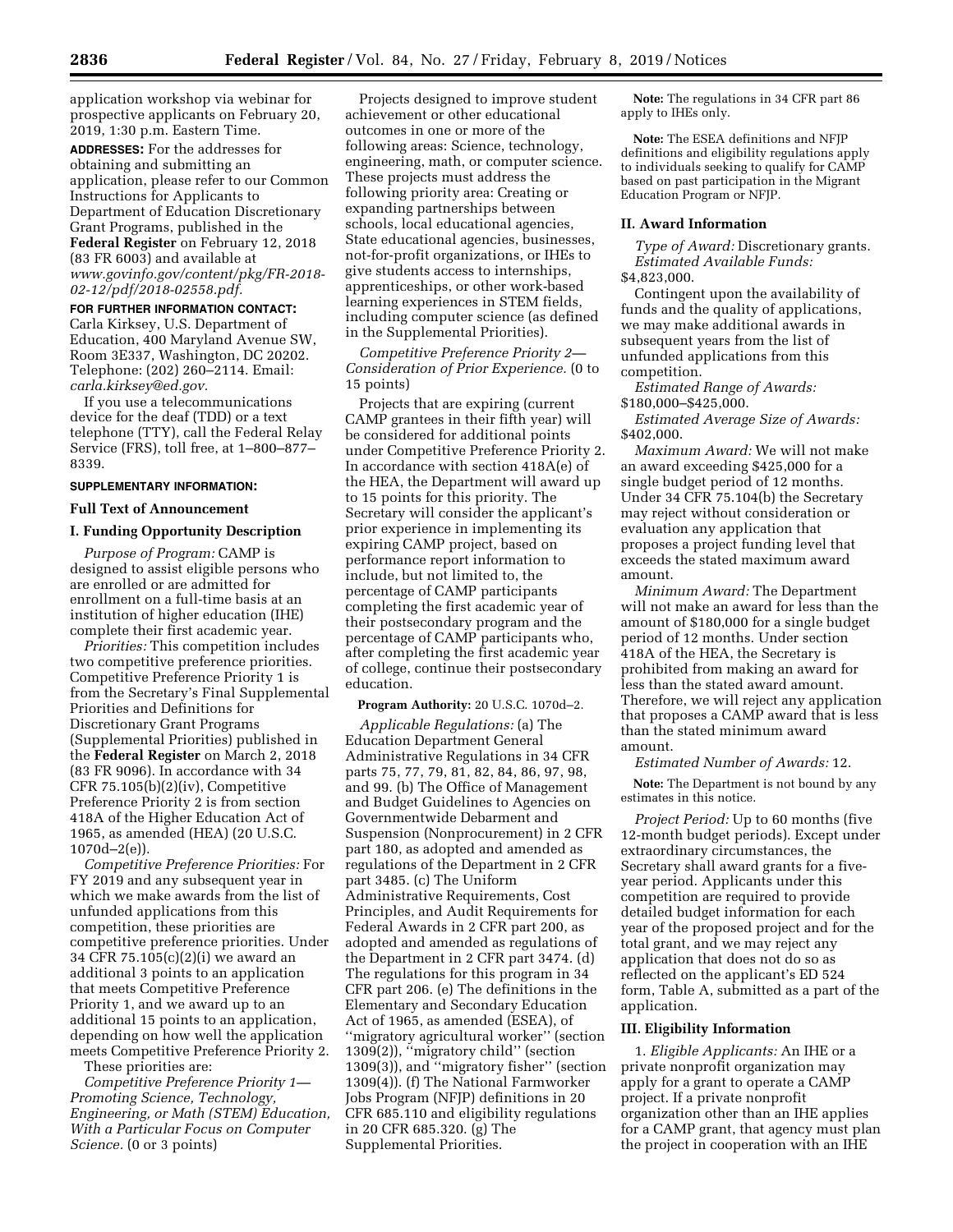and must propose to operate the project with the facilities of that IHE.

2. *Cost Sharing or Matching:* This competition does not require cost sharing or matching. However, consistent with 34 CFR 75.700, which requires an applicant to comply with its approved application, an applicant that proposes non-Federal matching funds and is awarded a grant must provide those funds for each year that the funds are proposed.

3. *Subgrantees:* Under 34 CFR 75.708(b) and (c) a grantee under this competition may award subgrants—to directly carry out project activities described in its application—to the following types of entities: IHEs and nonprofit organizations. The grantee may award subgrants to entities it has identified in an approved application or that it selects through a competition under procedures established by the grantee.

4. *Other:* Projects funded under this competition must budget for a three-day Office of Migrant Education annual meeting for CAMP Directors in the Washington, DC area during each year of the project period.

## **IV. Application and Submission Information**

1. *Application Submission Instructions:* Applicants are required to follow the Common Instructions for Applicants to Department of Education Discretionary Grant Programs, published in the **Federal Register** on February 12, 2018 (83 FR 6003) and available at *[www.govinfo.gov/content/](http://www.govinfo.gov/content/pkg/FR-2018-02-12/pdf/2018-02558.pdf)  [pkg/FR-2018-02-12/pdf/2018-02558.pdf,](http://www.govinfo.gov/content/pkg/FR-2018-02-12/pdf/2018-02558.pdf)*  which contain information on how to submit an application.

2. *Submission of Proprietary Information:* Given the types of projects that may be proposed in applications for CAMP, your application may include business information that you consider proprietary. In 34 CFR 5.11 we define ''business information'' and describe the process we use in determining whether any of that information is proprietary and, thus, protected from disclosure under Exemption 4 of the Freedom of Information Act (5 U.S.C. 552, as amended).

Because we plan to make successful applications available to the public, you may wish to request confidentiality of business information.

Consistent with Executive Order 12600, please designate in your application any information that you believe is exempt from disclosure under Exemption 4. In the appropriate Appendix section of your application, under ''Other Attachments Form,'' please list the page number or numbers

on which we can find this information. For additional information please see 34 CFR 5.11(c).

3. *Intergovernmental Review:* This competition is subject to Executive Order 12372 and the regulations in 34 CFR part 79. Information about Intergovernmental Review of Federal Programs under Executive Order 12372 is in the application package for this competition.

4. *Funding Restrictions:* We reference regulations outlining funding restrictions in the *Applicable Regulations* section of this notice.

5. *Recommended Page Limit:* The application narrative is where you, the applicant, address the selection criteria that reviewers use to evaluate your application. We recommend that you (1) limit the application narrative to no more than 25 pages and (2) use the following standards:

• A ''page'' is 8.5″ x 11″, on one side only, with 1″ margins at the top, bottom, and both sides.

• Double space (no more than three lines per vertical inch) all text in the application narrative, including titles, headings, footnotes, quotations, references, and captions, as well as all text in charts, tables, figures, and graphs.

• Use a font that is either 12 point or larger or no smaller than 10 pitch (characters per inch).

• Use one of the following fonts: Times New Roman, Courier, Courier New, or Arial.

The recommended page limit does not apply to the cover sheet; the budget section, including the narrative budget justification; the assurances and certifications; or the one-page abstract, the resumes, the bibliography, or the letters of support. However, the recommended page limit does apply to all of the application narrative.

## **V. Application Review Information**

1. *Selection Criteria:* The selection criteria for this competition are from 34 CFR 75.210 and are as follows:

(a) Need for project (up to 20 points). (1) The Secretary considers the need for the proposed project.

(2) In determining the need for the proposed project, the Secretary considers the following factors:

(i) The magnitude of the need for the services to be provided or the activities to be carried out by the proposed project. (up to 10 points)

(ii) The extent to which the proposed project will focus on serving or otherwise addressing the needs of disadvantaged individuals. (up to 10 points)

(b) Quality of the project design (up to 28 points).

(1) The Secretary considers the quality of the design of the proposed project.

(2) In determining the quality of the design of the proposed project, the Secretary considers one or more of the following factors:

(i) The extent to which the goals, objectives, and outcomes to be achieved by the proposed project are clearly specified and measurable. (up to 7 points)

(ii) The extent to which the design of the proposed project is appropriate to, and will successfully address, the needs of the target population or other identified needs. (up to 7 points)

(iii) The extent to which the proposed project will establish linkages with other appropriate agencies and organizations providing services to the target population. (up to 7 points)

(iv) The extent to which the proposed project demonstrates a rationale (as defined in 34 CFR 77.1(c)). (up to 7 points)

(c) Quality of project services (up to 12 points).

(1) The Secretary considers the quality of the services to be provided by the proposed project.

(2) In determining the quality of the services to be provided by the proposed project, the Secretary considers the quality and sufficiency of strategies for ensuring equal access and treatment for eligible project participants who are members of groups that have traditionally been underrepresented based on race, color, national origin, gender, age, or disability.

(3) In addition, the Secretary considers the following factor:

(i) The extent to which the services to be provided by the proposed project are appropriate to the needs of the intended recipients or beneficiaries of those services. (up to 12 points)

(d) Quality of project personnel (Up to 10 points).

(1) The Secretary considers the quality of the personnel who will carry out the proposed project.

(2) In determining the quality of project personnel, the Secretary considers the extent to which the applicant encourages applications for employment from persons who are members of groups that have traditionally been underrepresented based on race, color, national origin, gender, age, or disability.

(3) In addition, the Secretary considers the following factors:

(i) The qualifications, including relevant training and experience, of the project director or principal investigator. (up to 7 points)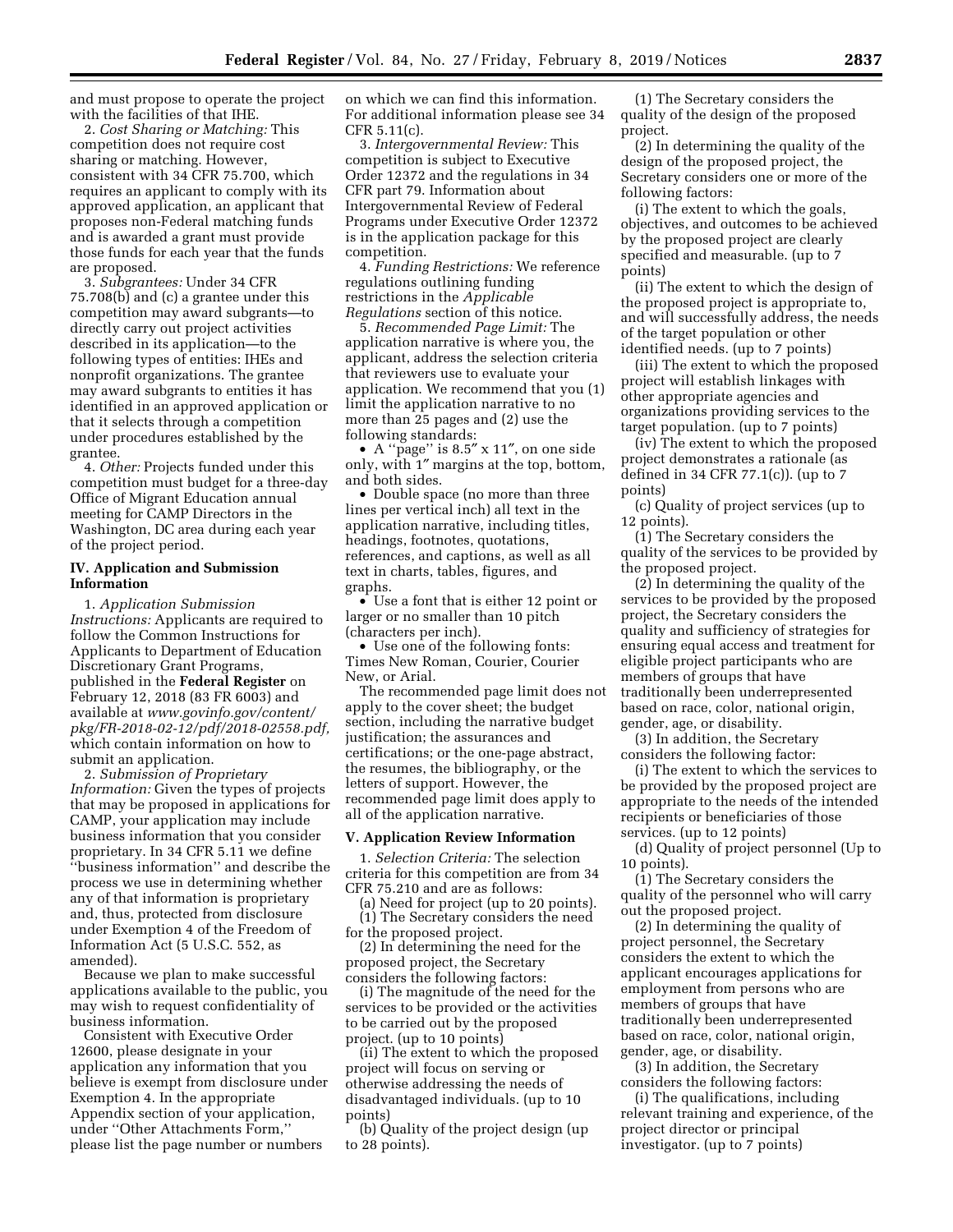(ii) The qualifications, including relevant training and experience, of key project personnel. (up to 3 points)

(e) Adequacy of resources (up to 10 points).

(1) The Secretary considers the adequacy of resources for the proposed project.

(2) In determining the adequacy of resources for the proposed project, the Secretary considers the following factors:

(i) The adequacy of support, including facilities, equipment, supplies, and other resources, from the applicant organization or the lead applicant organization. (up to 3 points)

(ii) The relevance and demonstrated commitment of each partner in the proposed project to the implementation and success of the project. (up to 3 points)

(iii) The extent to which the costs are reasonable in relation to the objectives, design, and potential significance of the proposed project. (up to 4 points)

(f) Quality of the project evaluation (up to 20 points).

(1) The Secretary considers the quality of the evaluation to be conducted of the proposed project.

(2) In determining the quality of the evaluation, the Secretary considers the following factors:

(i) The extent to which the methods of evaluation are thorough, feasible, and appropriate to the goals, objectives, and outcomes of the proposed project. (up to 10 points)

(ii) The extent to which the methods of evaluation will provide performance feedback and permit periodic assessment of progress toward achieving intended outcomes. (up to 5 points)

(iii) The extent to which the methods of evaluation will, if well implemented, produce promising evidence (as defined in 34 CFR 77.1(c)) about the project's effectiveness. (up to 5 points)

2. *Review and Selection Process:* We remind potential applicants that in reviewing applications in any discretionary grant competition, the Secretary may consider, under 34 CFR 75.217(d)(3), the past performance of the applicant in carrying out a previous award, such as the applicant's use of funds, achievement of project objectives, and compliance with grant conditions. The Secretary may also consider whether the applicant failed to submit a timely performance report or submitted a report of unacceptable quality.

In addition, in making a competitive grant award, the Secretary requires various assurances, including those applicable to Federal civil rights laws that prohibit discrimination in programs or activities receiving Federal financial assistance from the Department (34 CFR 100.4, 104.5, 106.4, 108.8, and 110.23).

Additional factors we consider in selecting an application for an award are in section 418A of the HEA. In accordance with section 418A, the Secretary makes CAMP awards based on the number, quality, and promise of the applications. Additionally, the Secretary will consider the need to provide an equitable geographic distribution of CAMP awards.

3. *Risk Assessment and Specific Conditions:* Consistent with 2 CFR 200.205, before awarding grants under this competition the Department conducts a review of the risks posed by applicants. Under 2 CFR 3474.10, the Secretary may impose specific conditions and, in appropriate circumstances, high-risk conditions on a grant if the applicant or grantee is not financially stable; has a history of unsatisfactory performance; has a financial or other management system that does not meet the standards in 2 CFR part 200, subpart D; has not fulfilled the conditions of a prior grant; or is otherwise not responsible.

4. *Integrity and Performance System:*  If you are selected under this competition to receive an award that over the course of the project period may exceed the simplified acquisition threshold (currently \$250,000), under 2 CFR 200.205(a)(2) we must make a judgment about your integrity, business ethics, and record of performance under Federal awards—that is, the risk posed by you as an applicant—before we make an award. In doing so, we must consider any information about you that is in the integrity and performance system (currently referred to as the Federal Awardee Performance and Integrity Information System (FAPIIS)), accessible through the System for Award Management. You may review and comment on any information about yourself that a Federal agency previously entered and that is currently in FAPIIS.

Please note that, if the total value of your currently active grants, cooperative agreements, and procurement contracts from the Federal Government exceeds \$10,000,000, the reporting requirements in 2 CFR part 200, Appendix XII, require you to report certain integrity information to FAPIIS semiannually. Please review the requirements in 2 CFR part 200, Appendix XII, if this grant plus all the other Federal funds you receive exceed \$10,000,000.

## **VI. Award Administration Information**

1. *Award Notices:* If your application is successful, we notify your U.S.

Representative and U.S. Senators and send you a Grant Award Notification (GAN); or we may send you an email containing a link to access an electronic version of your GAN. We may notify you informally, also.

If your application is not evaluated or not selected for funding, we notify you.

2. *Administrative and National Policy Requirements:* We identify administrative and national policy requirements in the application package and reference these and other requirements in the *Applicable Regulations* section of this notice.

We reference the regulations outlining the terms and conditions of an award in the *Applicable Regulations* section of this notice and include these and other specific conditions in the GAN. The GAN also incorporates your approved application as part of your binding commitments under the grant.

3. *Open Licensing Requirements:*  Unless an exception applies, if you are awarded a grant under this competition, you will be required to openly license to the public grant deliverables created in whole, or in part, with Department grant funds. When the deliverable consists of modifications to pre-existing works, the license extends only to those modifications that can be separately identified and only to the extent that open licensing is permitted under the terms of any licenses or other legal restrictions on the use of pre-existing works. Additionally, a grantee or subgrantee that is awarded competitive grant funds must have a plan to disseminate these public grant deliverables. This dissemination plan can be developed and submitted after your application has been reviewed and selected for funding. For additional information on the open licensing requirements please refer to 2 CFR 3474.20.

4. *Reporting:* (a) If you apply for a grant under this competition, you must ensure that you have in place the necessary processes and systems to comply with the reporting requirements in 2 CFR part 170 should you receive funding under the competition. This does not apply if you have an exception under 2 CFR 170.110(b).

(b) At the end of your project period, you must submit a final performance report, including financial information, as directed by the Secretary. If you receive a multiyear award, you must submit an annual performance report that provides the most current performance and financial expenditure information as directed by the Secretary under 34 CFR 75.118. The Secretary may also require more frequent performance reports under 34 CFR